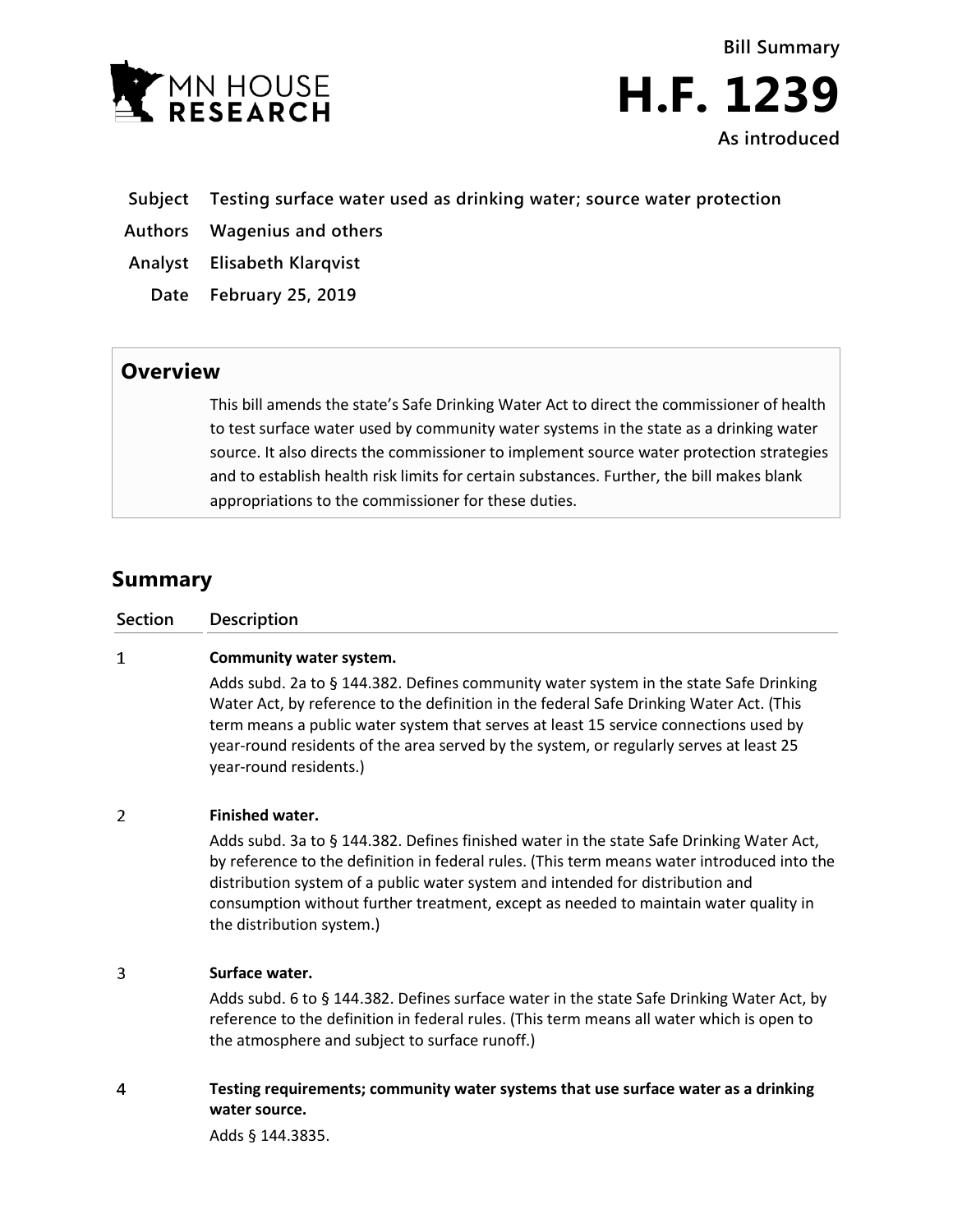### **Section Description**

**Subd. 1. Testing surface water for contaminants.** Directs the commissioner of health to develop a schedule to test the surface water used by a community water system as a drinking water source, for contaminants.

**Subd. 2. Community water systems subject to testing.** Paragraph (a) lists the 23 community water systems in the state that rely on surface water as a drinking water source, and requires the surface water used by each of these systems to be tested in the schedule developed by the commissioner. Paragraph (b) allows the commissioner to modify the list of systems tested as the systems that rely on surface water change.

**Subd. 3. Contaminants.** Lists the contaminants that must be tested for under this section, and requires the commissioner to use a transparent process to designate any additional contaminants for testing and to consult with a technical advisory team in designating additional contaminants. Requires surface water to be collected for testing from intake locations of the community water systems, and from other locations identified as potential sources of contaminants.

**Subd. 4. Testing for contaminants in finished water.** Permits the commissioner to require a community water system to test its finished water for any contaminants that were detected in the community water system's surface water, or for the byproducts of detected contaminants.

**Subd. 5. Source water protection strategies.** Directs the commissioner to identify and implement source water protection strategies, if the commissioner determines that a community water system's source water needs additional protection. Directs the commissioner to report to the Clean Water Council and to members of certain legislative committees if the commissioner needs additional resources to implement source water protection strategies. (Source water protection strategies may be described as management practices identified in a source water protection plan to prevent, reduce, or eliminate risks of contamination to the drinking water supply.)

**Subd. 6. Report.** Requires biennial reports, beginning in February 2021, on the status and results of the testing required by this section.

#### 5 **Source water protection strategies.**

Directs the commissioner of health to review source water protection plans of other cities that rely on surface water as their drinking water sources; identify effective source water protection strategies; and implement effective source water protection strategies as needed to protect the public health. Allows the commissioner to use authority in chapter 144 to implement source water protection strategies. Allows the commissioner to report to the Clean Water council and to members of certain legislative committees if the commissioner needs additional resources to implement source water protection strategies.